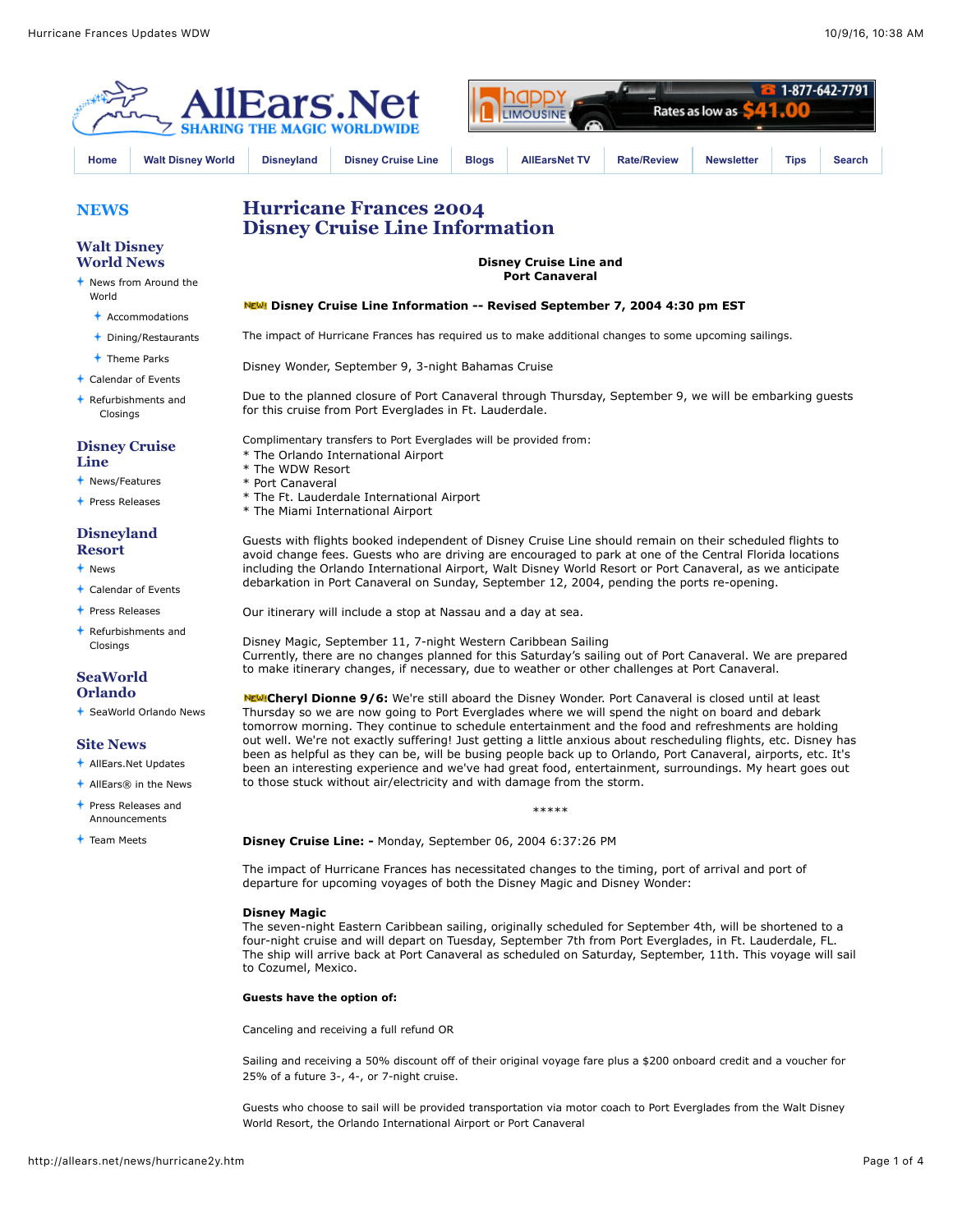The September 11th, seven-night Western Caribbean sailing is still set to depart as scheduled from Port Canaveral.

## **Disney Wonder**

The four-night Bahamian sailing originally scheduled to depart on September 5th has been cancelled. All guests will receive a discount voucher for 25% off a future 3-, 4-, or 7-night cruise PLUS one of the following:

Canceling and receiving a full refund,

A four-night Walt Disney World Resort stay with length-of-stay theme park tickets or

Sailing on the modified Disney Magic 4-night itinerary to Cozumel scheduled for September 7th.

Rescheduling to a future sail date at prevailing rate. Change fees will be waived. Due to high phone volume, guests selecting this option will be contacted after Wednesday, September 8th.

The September 9th three-night cruise to the Bahamas is still set to depart as scheduled from Port Canaveral.

**Arrivals of both the Disney Magic, which departed on Saturday, August 28th and the Disney Wonder, which departed on Thursday, September 2, have been delayed to the late evening of Monday September 6th at Port Everglades in Ft. Lauderdale.** Guests will be able to disembark Tuesday morning. Transportation will provided back to Orlando International Airport, The Walt Disney World Resort and Port Canaveral for guests to pick up their personal vehicles. A shuttle will also be available to transport guests to Ft. Lauderdale airport, or other south Florida airports, if necessary.

\*\*\*\*\*

## **Cheryl Dionne 7pm 9/5:**

Update on Disney Wonder. We're slowly cruising back towards Florida. Seas are picking up a little but it's still sunny and warm. The captain announced earlier that the plan is to dock in Port Canaveral at noon Monday if the port is reopened by the Coast Guard. We're all just waiting to see what happens as Frances moves through Florida and what damage is done to the port and airports. We all hope that everyone is safe and unharmed!

**Cheryl Dionne 6pm 9/4: We're on board the DCL in Cozumel.** Everything is going smoothly on the cruise. Of course, we are concerned about everyone on shore in Florida. The Captain has just made an announcement on the intercom, nothing new, still planning on returning to Cape Canaveral on Monday, Sept. 6. Disney Cruise Line has certainly done everything possible to make us comfortable. We already booked new return tickets but Disney Cruise Line is helping with booking new tickets for those that are missing their flights tomorrow. The seas are quiet here and it was a beautiful, sunny, warm day. Our thoughts are with those in the path of the storm.

**9/4 10:00am - Gail Robinson** is onboard the **Disney Magic**: We're in Galveston! and in port until 1pm taking on more food, fuel and new entertainment.

**abarrall was on the Disney Wonder that returned to Port on Thursday, 9/3 and files this report:** We just returned from the Wonder (4 day) and arrived in Port Canaveral on Thursday morning. Everything went smooth. The Captain kept us very well informed the whole cruise.

We did have a few slight modifications to our cruise which in no way effected the passengers enjoyment. This was due to us being the last ship to visit Castaway Cay before the storm. We were scheduled to leave Castaway Cay and be at sea for a day before returning to port. We left the island about 2 hours later than normal so the ship's crew members could help tie down everything. There are about 41 employees who reside on the island and the ships maintenance staff needed to help them. We then left the island and went to Freeport where we were met by a fuel tanker and took on more fuel for about 3 hours (midnight to 3am). There were reports that the dropping of the anchor was quite loud. We arrived back at Castaway Cay about 1pm the next day so the ships crew could help them make final preperations. We stayed about 3 hours then they evacuated the island. All of this was explained to us by the Captain in advance.

From the view from the ship, the island was stripped and boarded up. You could see a few buildings but nothing else. Even the ropes for the snorkeling lanes were taken out. I'm sure is was a job just to deflate all the inner tubes and move the watercraft. I have no idea where they put everything.

When we left the ship the rumor was the 3 day cruise starting on Thursday (9/2) would be all at sea. They tried to get into Key West but it was full. They now have changed that to make it a 4 day cruise and stop at Cozamel. I like that itinerary.

After we docked we went to the Disney Marketplace since our flight was not until 6pm. We had a smooth ride to WDW with no traffic (tolls were also free to keep traffic moving). We stay until 2pm since there were reports of bad traffic. However, we had a smooth ride to the airport since we were going east. The westbound lanes were packed. Again no tolls. The BP gas station near the Marketplace was out of gas so the rental car company made out well.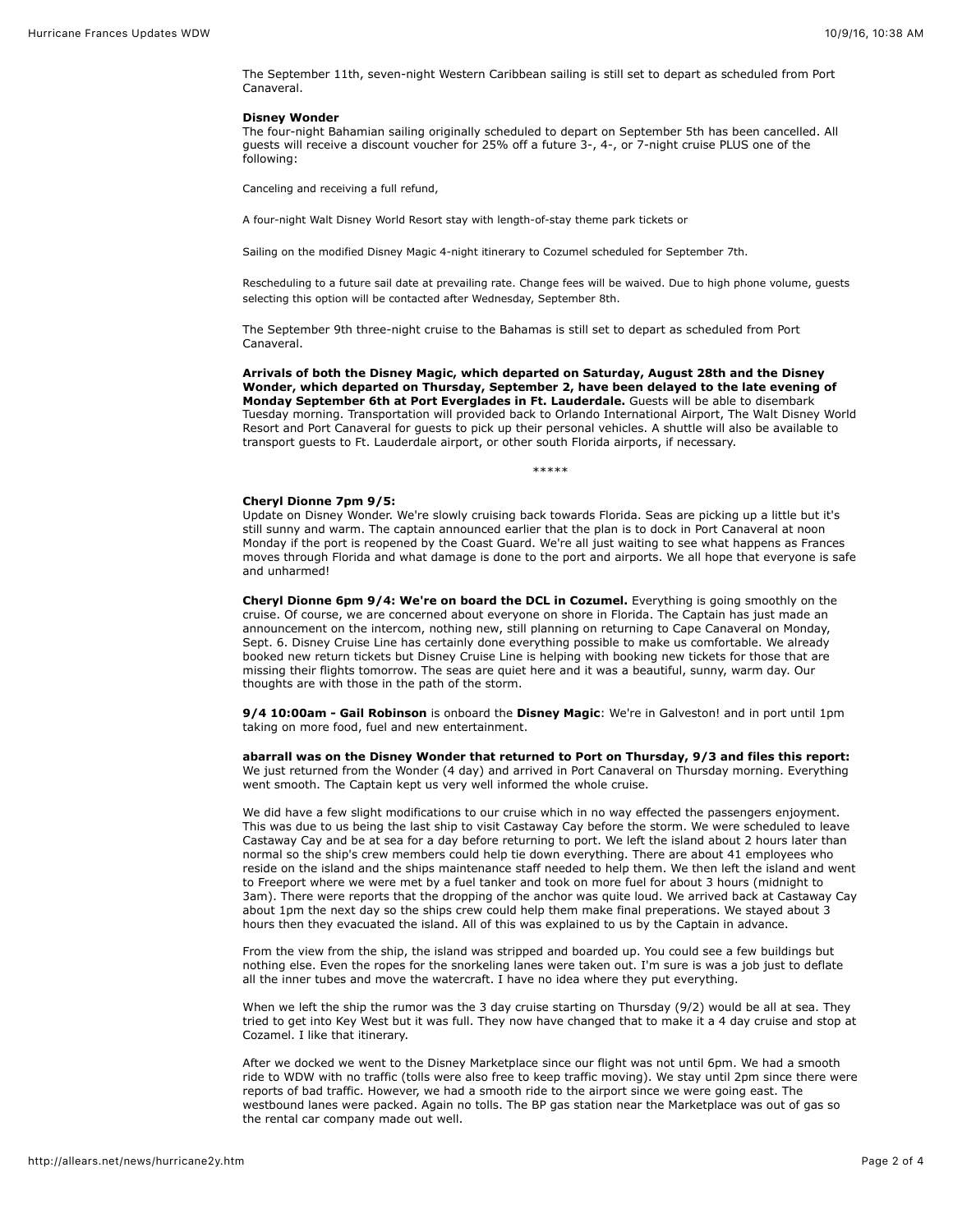They airport was crowded but calm. Lines moved very fast. About 25% of the flights were delayed but everything went smooth. we made it home about on time.

\*\*\*\*\*

## **Disney Cruise Line - September 3, 2004 - 12:15 p.m.**

Disney Cruise Line has made the following changes to normal procedures:

-- Castaway Cay has been evacuated, and its crew is temporarily residing at the All-Star resort.

--The Disney Wonder left Port Canaveral yesterday with a revised itinerary:

- --9/2: Embarkation
- --9/3: Day at Sea
- --9/4: Cozumel
- --9/5: Day at Sea
- --9/6: Return to Port Canaveral

The 9/5 Disney Wonder sailing will be shortened to a 3-day voyage, leaving on 9/6.

The Disney Magic continues its 8/28 cruise and is out of harm's way:

- --9/3: Day at Sea
- --9/4: Galveston, Texas
- --9/5: Day at Sea
- --9/6: Return to Port Canaveral

The 9/5 Disney Magic sailing will be shortened to a 5-day cruise also embarking on 9/6.

## **Disney Cruise Line - September 2, 2004 - 5:30 p.m.**

Disney Cruise Line continues to monitor Hurricane Frances very closely. At this time, it is probable that the storm will impact air travel into the Central Florida area through Sunday. Given this information, the schedules for the Disney Magic and Disney Wonder are being modified.

The Disney Magic scheduled to depart Saturday, Sept. 4 will now sail on Monday, Sept. 6 on a five-night voyage from Port Canaveral at 7 p.m.

The Disney Wonder sailing scheduled to begin on Sunday, Sept. 5 will now sail on Monday, Sept. 6 on a three-night voyage from Port Canaveral at 6 p.m.

Guests sailing the modified five-night voyage on the Disney Magic will automatically receive a 40 percent refund off their current voyage fare, plus a \$200 shipboard credit to utilize during the voyage. In addition, they will receive a 25 percent discount off a future sailing with Disney Cruise Line. The discount can be applied toward any three-, four-, or seven-night Disney Cruise Line cruise only vacation (excluding holiday sailings) booked by Dec. 31, 2004 and commencing prior to Oct. 1, 2005.

Guests sailing on the modified Disney Wonder three-night voyage will automatically receive a 30 percent refund off their current voyage fare, plus a \$100 shipboard credit to utilize during the voyage. In addition, they will receive a 25 percent discount off a future sailing with Disney Cruise Line. The discount can be applied toward any three-, four-, or seven-night Disney Cruise Line cruise only vacation (excluding holiday sailings) booked by Dec. 31, 2004 and commencing prior to Oct. 1, 2005.

The Disney Cruise Line Reservations Center is currently being inundated with calls from travel agents and their clients regarding the status of the Disney Magic and Disney Wonder itineraries for this weekend.

**PORT CANAVERAL** - Due to the approach of Hurricane Frances, the Canaveral Port Authority administrative office will be closed Thursday and Friday, September 2 and 3. The Port Authority administrative office is scheduled to re-open on Tuesday, September 7. This date could change depending on the severity of the storm. The evacuation of the Canaveral Harbor must be completed and all vessels must be out of the Harbor no later than 10:00 a.m. on Friday, September 3rd at which time the harbor will be closed. For the most current information on Port operations, please call the public advisory information line at 321-783-7831 and listen for the prompts. **<http://www.portcanaveral.org/>**

**[AllEars® Amazon Store](http://astore.amazon.com/debsunoffiwaltdi) | [AllEars® Merchandise](http://www.cafepress.com/allearsnet/8768138) | [Press Room](http://allears.net/press.htm) | [Contact Us](http://allears.net/forms/feedback.htm)**

**XML** RSS Subscribe to AllEars.Net's RSS feed. New to RSS? Click [HERE](http://allears.net/rss_desc.htm) for more info.

Read more [about us](http://allears.net/about.htm) or [advertise with us](http://allears.net/adv.htm). We respect your right to privacy. Please take a moment to review our [privacy policy](http://allears.net/privacy.htm) an[d terms of use.](http://allears.net/terms.htm)